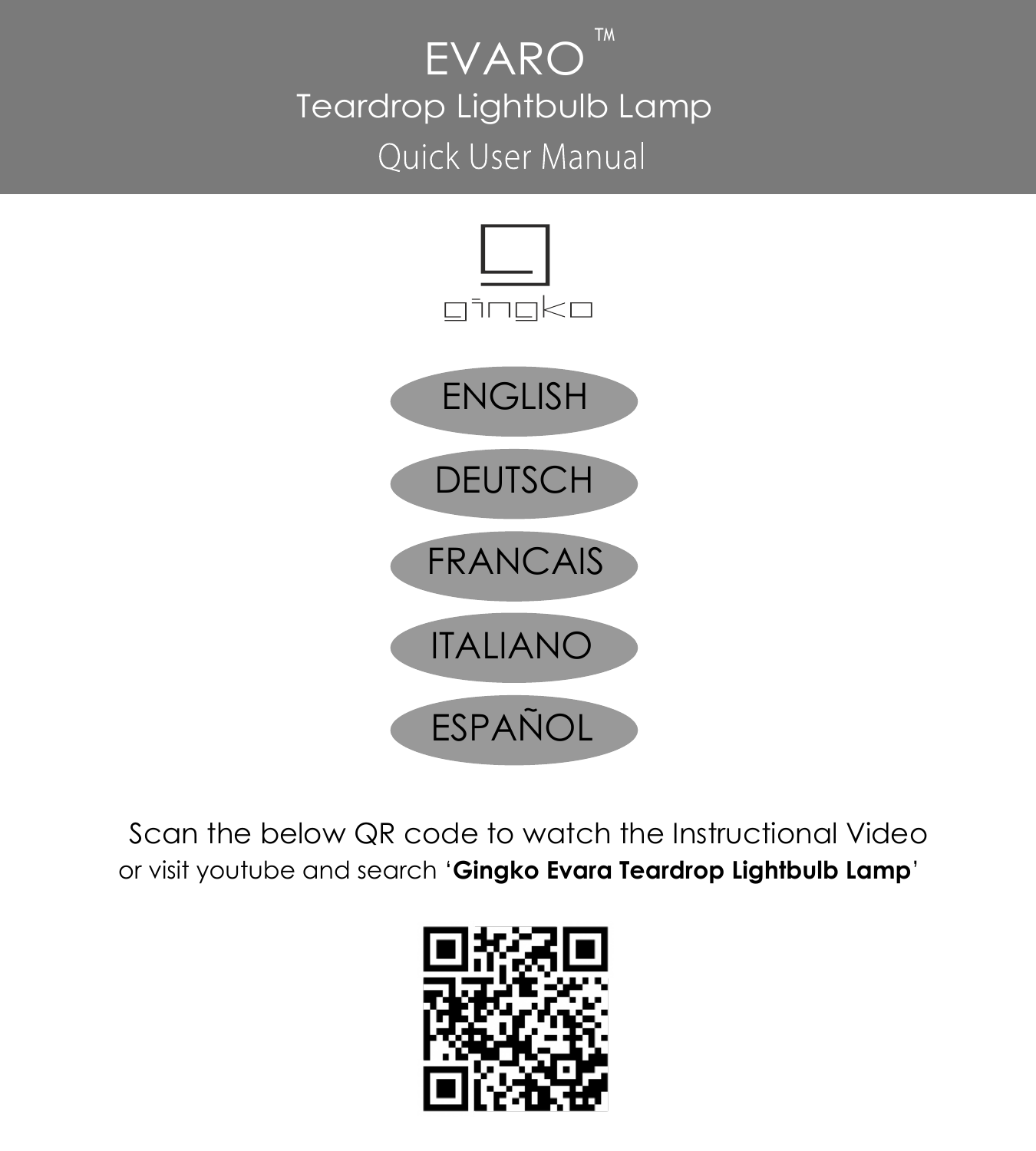# EVARO<sup>"</sup> Teardrop Lightbulb Lamp



Thank you for your purchase of the Gingko EvaroTeardrop Lightbulb Lamp. Please read the instruction manual carefully to achieve the best performance of this product.

> If you have any further queries, please feel free to get in touch with us at **customerservices@gingkodesign.co.uk** or visit our website at **www.gingkodesign.co.uk**

**Please keep this instruction manual safe for future reference.**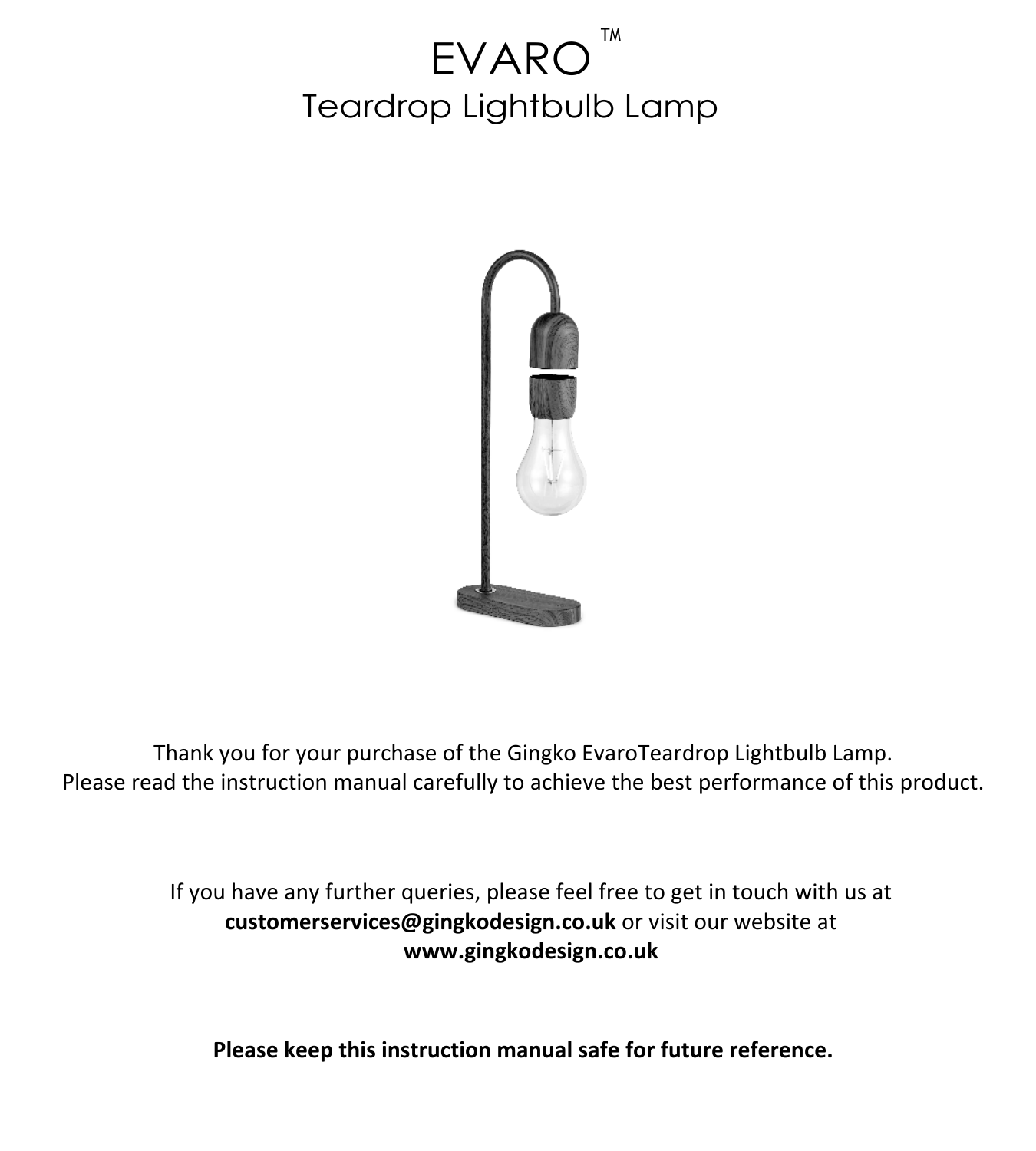



EVARO Teardrop Lightbulb Stand



Long-life Lightbulb





Instruction Manual **DC Transformer Plug Adapter**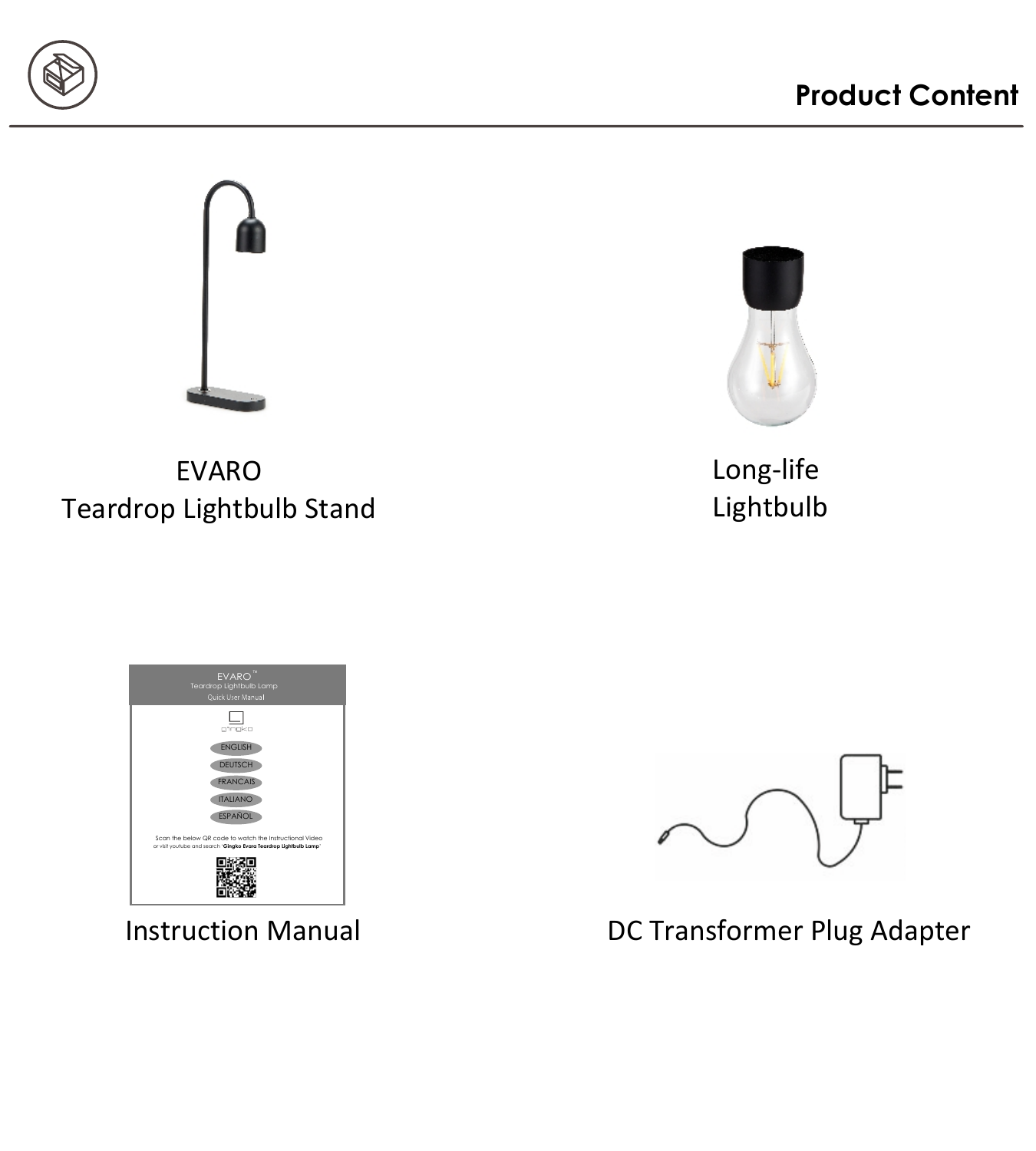

Please follow the below steps closely to set up the Evaro Teardrop Lightbulb Lamp.

Step 1: Place the magnetic suspension lamp stand on stable, flat and levelled table surface.

Step 2: Connect the DC adapter to the magnetic suspension lamp stand and plug it into the wall socket; switch on the power on the socket.

Step 3: Hold the lightblub with 2 hands and place one finger on top of the flat base of the lightbulb and align the light bulb to the Magnetic Suspension bulb holder as per the below picture.

Step 4: Gently hover the lightbulb towards the Magnetic Suspension bulb holder till 15-18mm gap apart, and you should feel an upward force from the magnetic suspension holder and a "click" to suspend the lightbulb and the lightbulb should be turned on at the same time.

Step 5: When the lightbulb stays on and securely suspended you can slowly release your hand and the lighbulb should be successfully levitated.

Step 6: When the lightbulb is successfully set up and levitating, the light should be on. If not, you can turn on/off the light by tapping the  $\left(\cdot\right)$  on the base of the lamp base. Or you can try to set it up again if tapping the touch button is not working.



#### **NOTE:**

1. In case the light bulb is not turned on but it's successfully suspended, please take the bulb down and set it up again.

2. The bulb should be pulled back up straight to the magnetic suspension lightbulb holder if it's been knocked over and won't drop down to the base.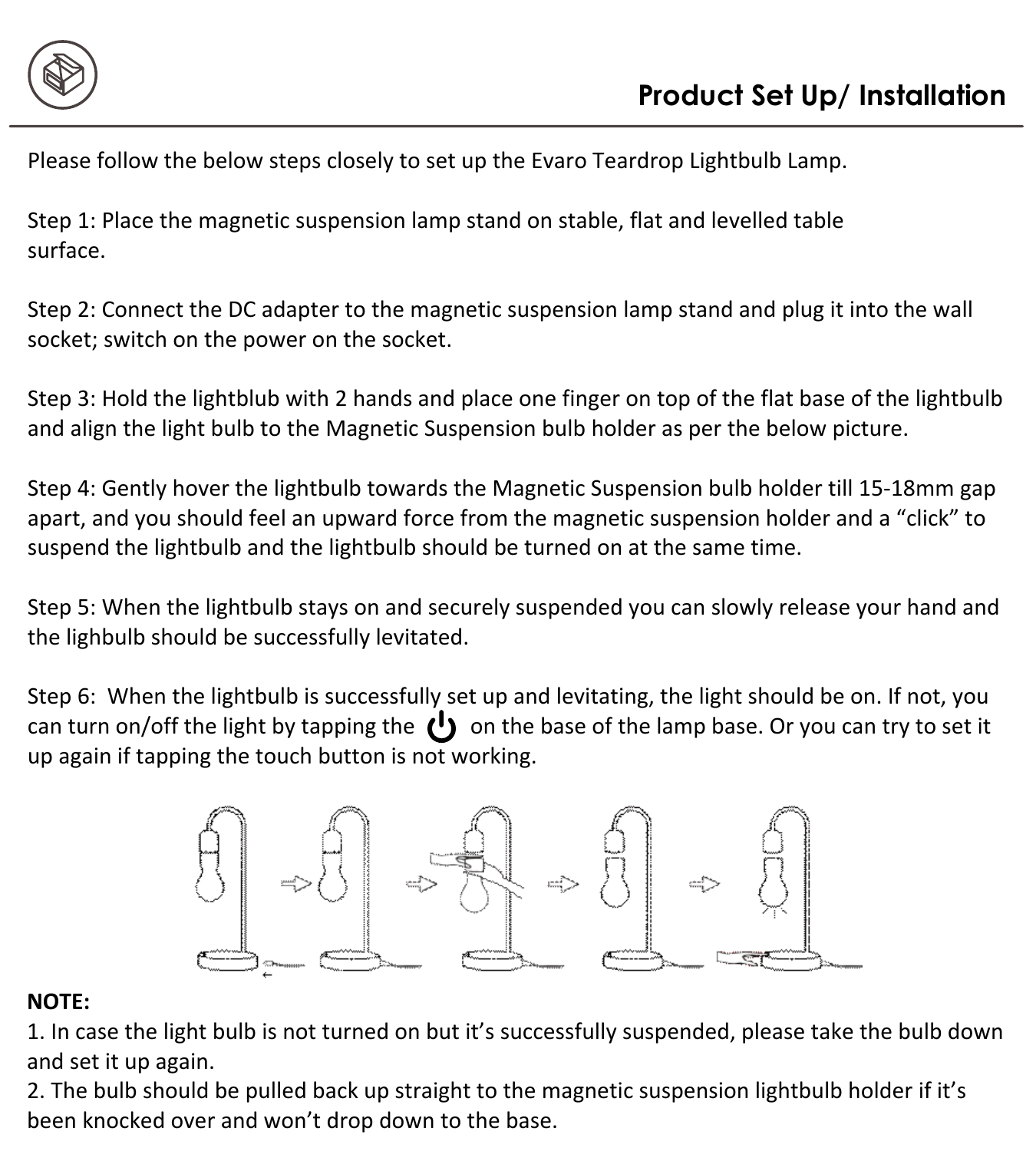

#### **IMPORTANT**

1. Please ensure that the product is placed on a safe and stable desktop with no other metal objects near to the product as it may interfere with the magnetic field.

2. Please do not place this product in a humid environment such as a bathroom etc.

3. Please place any electronic products at least 20cm away from the magnetic base; the electronic products include computers, mobile phones, cameras, bank cards, etc.

4. This product is not recommended or suitable for any people with heart disease.

5. This product is for indoor use only.



# **Warranty & Product Care**

#### **Warranty**

This product is covered under one year manufacturer warranty starting from the date of purchase. Within the warranty period, any repair service or components replacement will be provided for free.

Warranty does not apply to the following circumstances:

- 1. Product failure due to improper use, misuse, drops, abuse, alteration, faulty installation, power line surge or modification
- 2. Product failure due to acts of nature such as natural disaster, fire, flood, or casualty.

#### **Product Care**

- 1. The product is made of natural wood, any natural wood grains is not a product fault.
- 2. Any drop could cause damage to the device.
- 3. This product is not water proof.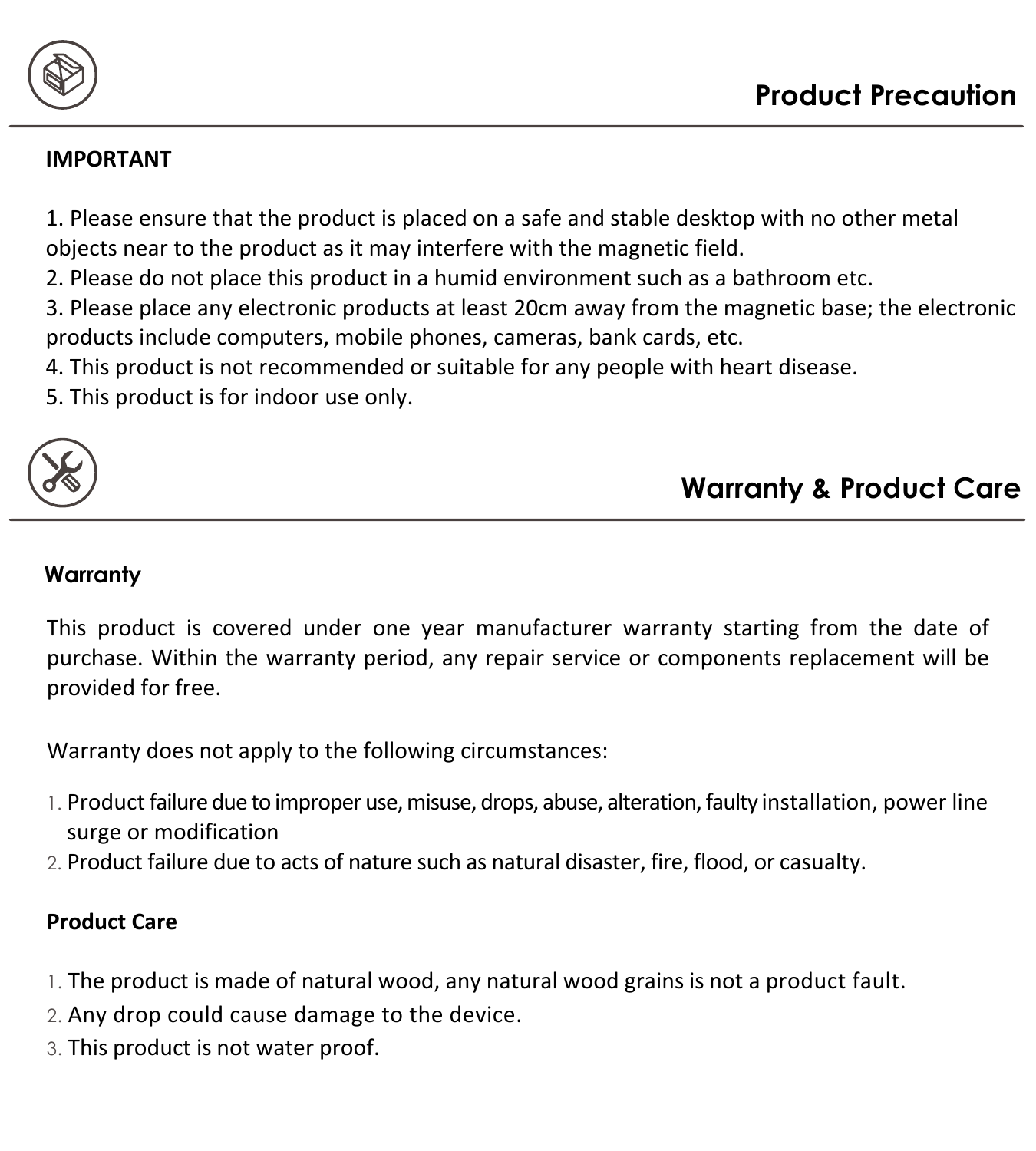# **DEUTSCH**

Vielen Dank für Ihren Kauf der Gingko Teardrop LightBulb Lampe. Bitte lesen Sie diese Bedienungsanleitung aufmerksam durch, um die bestmögliche Produktleistung zu erzielen.

#### **Lieferumfang:**

1 Teardrop Glühbirne, 1 Magnetische Hängeleuchte, 1 DC-Trafo-Steckeradapter und 1 Gebrauchsanweisung

# **Produkt einrichten/aufbauen:**

Bitte befolgen Sie die folgenden Schritte, um die Teardrop Lightbulb Lampe einzurichten.

Schritt 1: Stellen Sie die magnetische Hängeleuchte auf eine stabile, flache und ebene Tisch -oberfläche.

Schritt 2: Verbinden Sie den DC-Adapter mit der magnetischen Hängeleuchte und stecken Sie ihn in die Steckdose. Schalten Sie den Strom an der Steckdose ein.

Schritt 3: Halten Sie die Glühbirne mit zwei Händen, legen Sie einen Finger auf die flache Unterseite der Glühbirne und richten Sie die Glühbirne an der Magnethalterung aus, wie in der Abbildung unten dargestellt.

Schritt 4: Bewegen Sie die Glühbirne vorsichtig in Richtung der Magnethalterung, bis ein Abstand von 15 bis 18 mm entsteht. Sie sollten eine aufwärtsgerichtete Spannung von der Magnethalterung spüren, ein Klicken, um die Glühbirne aufzuhängen. Gleichzeitig sollte die Glühbirne eingeschaltet werden.

Schritt 5: Wenn die Glühbirne an bleibt und sicher aufgehängt ist, können Sie Ihre Hand langsam loslassen und die Glühbirne sollte erfolgreich schweben.

Schritt 6: Wenn die Glühbirne erfolgreich angebracht und freischwebend ist, sollte das Licht an sein. Wenn nicht, können Sie das Licht ein-/ausschalten, indem Sie Mal auf den Lampenboden tippen. Oder Sie können versuchen, sie erneut einzurichten, wenn das Tippen auf den Druckknopf nicht funktioniert.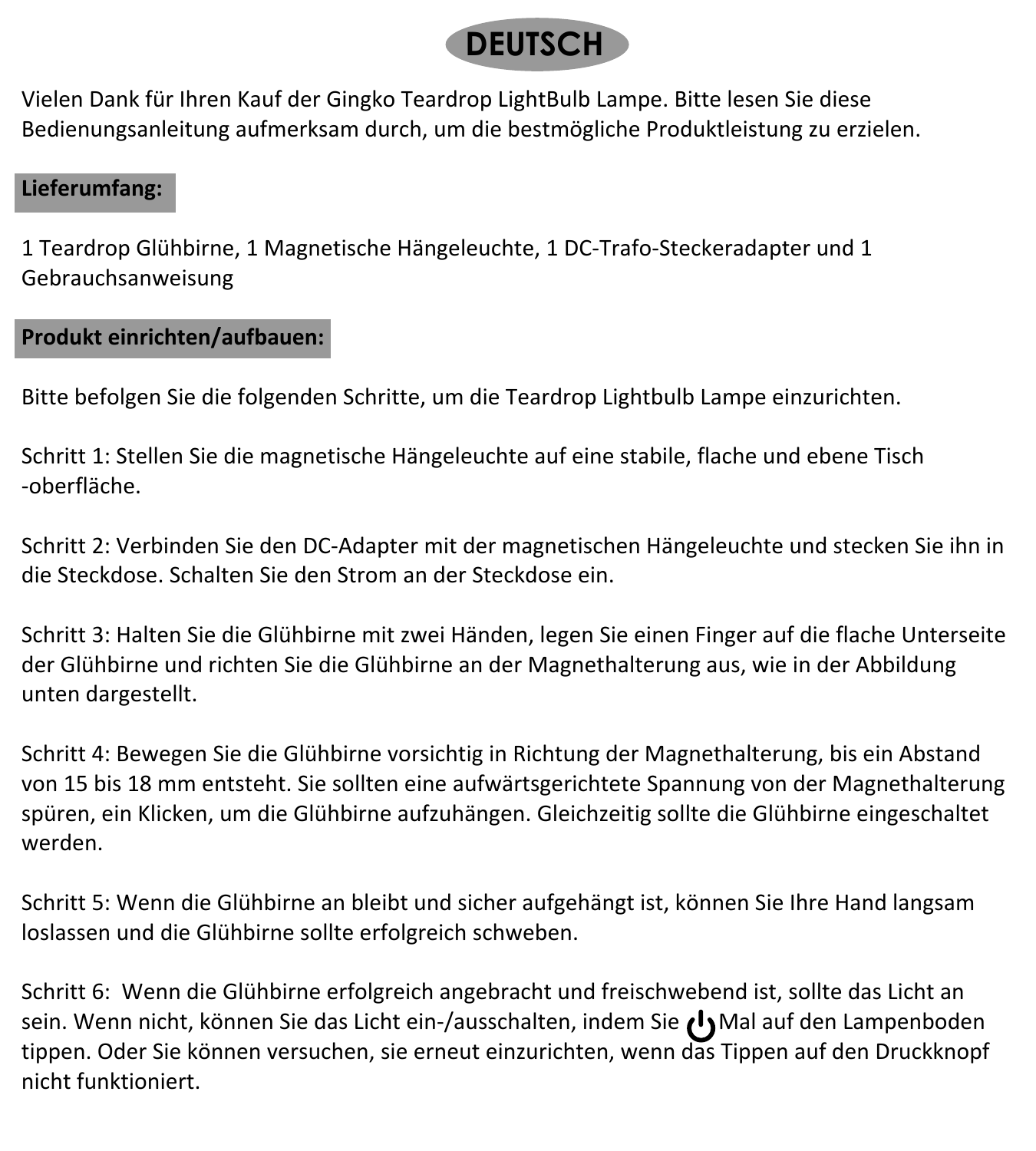

#### **HINWEIS:**

1. Falls die Glühbirne nicht eingeschaltet ist, aber aufgehängt wurde, nehmen Sie die Glühbirne bitte herunter und setzen Sie sie wieder ein.

2. Wenn die Glühbirne umgestoßen wurde und nicht auf den Halter zurückfällt, sollte sie gerade nach oben in die magnetische Fassung gezogen werden.

**Garantie und Produktpflege:**

Garantie

Dieses Produkt verfügt über eine einjährige Garantie des Herstellers, die mit dem Kaufdatum des Produkts beginnt. Während der Laufzeit der Garantie werden jegliche Reparaturdienste und Ersatzteilwechsel gratis ausgeführt. In den folgenden Fällen gilt die Garantie nicht:

1. Produktversagen durch unsachgemäße Verwendung, Zweckentfremdung, Nachlässigkeit, abusive Produktbenutzung, Veränderungen, fehlerhafte Installation, Überspannung der Stromleitung oder Modifizierungen.

2. Produktversagen durch höhere Gewalt, wie Naturkatastrophen, Brände, Hochwasser oder Unfälle.

3. Jeglicher Schaden am Ladeanschluss, der durch den Verwender verursacht wurde, ist nicht von der Garantie des Herstellers gedeckt.

Produktpflege

1. Das Produkt ist aus Naturholz gefertigt. Natürliche Maserungen auf dem Holz sind keine Produktfehler.

2. Nachlässige Verwendung, wie das Fallenlassen des Produkts, und Zweck entfremdung können dem Produkt und der äußeren Holzverkleidung schaden.

3. Sie können ein feuchtes Tuch zur Reinigung der Holzverkleidung verwenden. Vermeiden Sie jedoch direkten Kontakt mit Wasser, da das Produkt nicht Wasserfest ist.

4. Verwenden Sie nur 5V USB-Adapter zum Laden (diese sind nicht inkludiert), um das Produkt aufzuladen.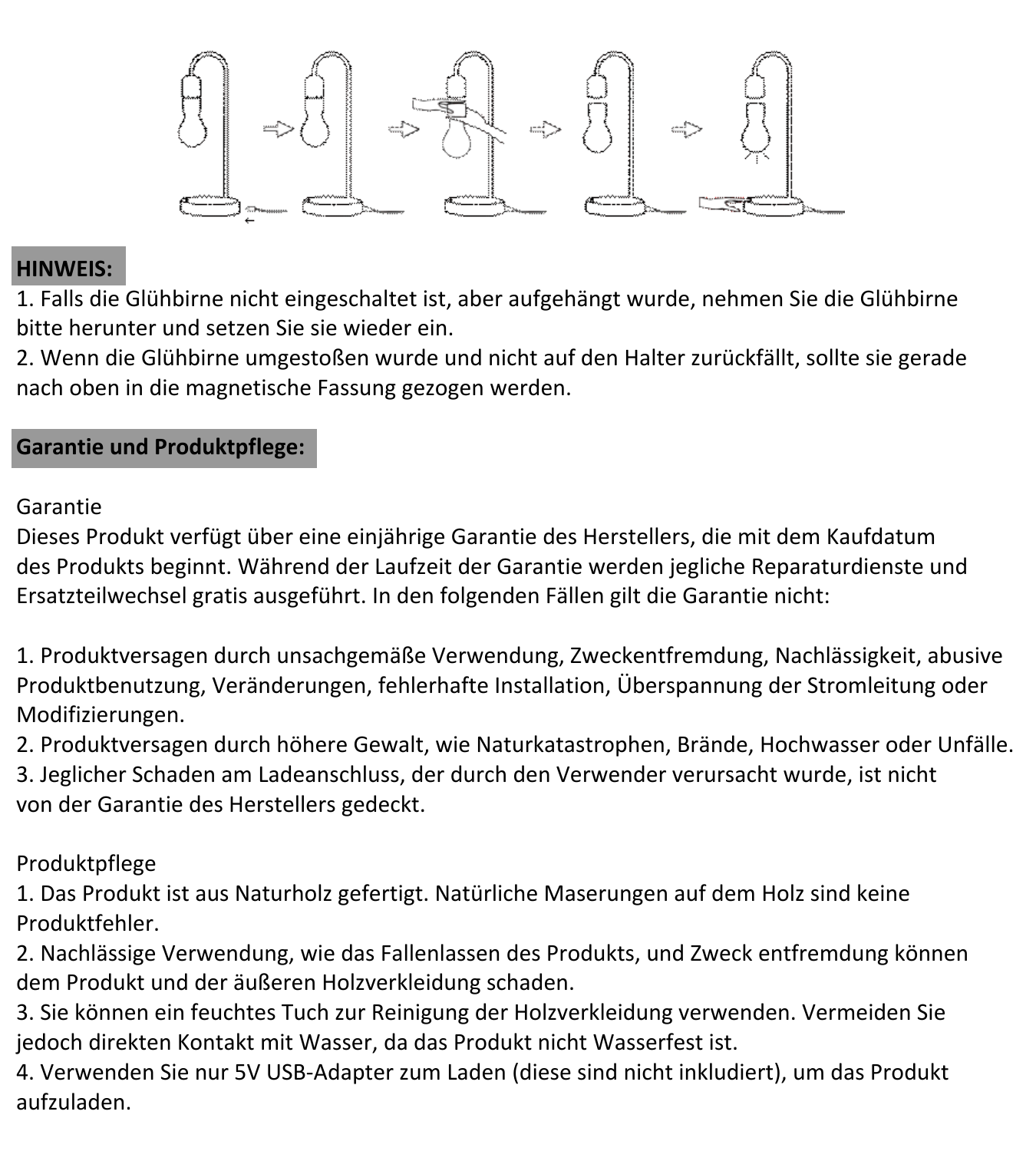

Merci pour votre achat de la Gingko Teardrop LightBulb Lamp. Veuillez lire attentivement le manuel d'instructions pour obtenir les meilleures performances de ce produit.

#### **Contenu du produit :**

1x Teardrop Lightbulb, 1x support de lampe à suspension magnétique, 1x adaptateur de prise transformateur DC, 1x manuel d'instructions.

#### **Configuration du produit/Installation :**

Veuillez suivre attentivement les étapes ci-dessous pour installer la Teardrop Lightbulb Lamp.

Étape 1 : Placez le support de lampe à suspension magnétique sur une surface de table stable, plate et nivelée.

Étape 2 : Connectez l'adaptateur CC au support de lampe à suspension magnétique et branchez-le dans la prise murale ; mettez la prise sous tension.

Étape 3 : Tenez l'ampoule à deux mains et placez un doigt sur la base plate de l'ampoule et alignez l'ampoule sur le support d'ampoule à suspension magnétique comme sur l'image ci-dessous.

Étape 4 : Déplacez doucement l'ampoule vers le support d'ampoule à suspension magnétique jusqu'à ce qu'il y ait un écart de 15-18 mm, et vous devriez sentir une force ascendante du support de suspension magnétique et un "clic" pour suspendre l'ampoule et l'ampoule devrait s'allumer en même temps.

Étape 5 : Lorsque l'ampoule reste allumée et bien suspendue, vous pouvez relâcher lentement votre main et l'ampoule devrait léviter avec succès.

Étape 6 : Lorsque l'ampoule est mise en place et en lévitation avec succès, la lumière devrait s'allumer. Si ce n'est pas le cas, vous pouvez allumer/éteindre la lumière en tapotant sur  $\iota$ la base de la lampe. Ou vous pouvez essayer de le configurer à nouveau si le fait d'appuyer sur le bouton tactile ne fonctionne pas.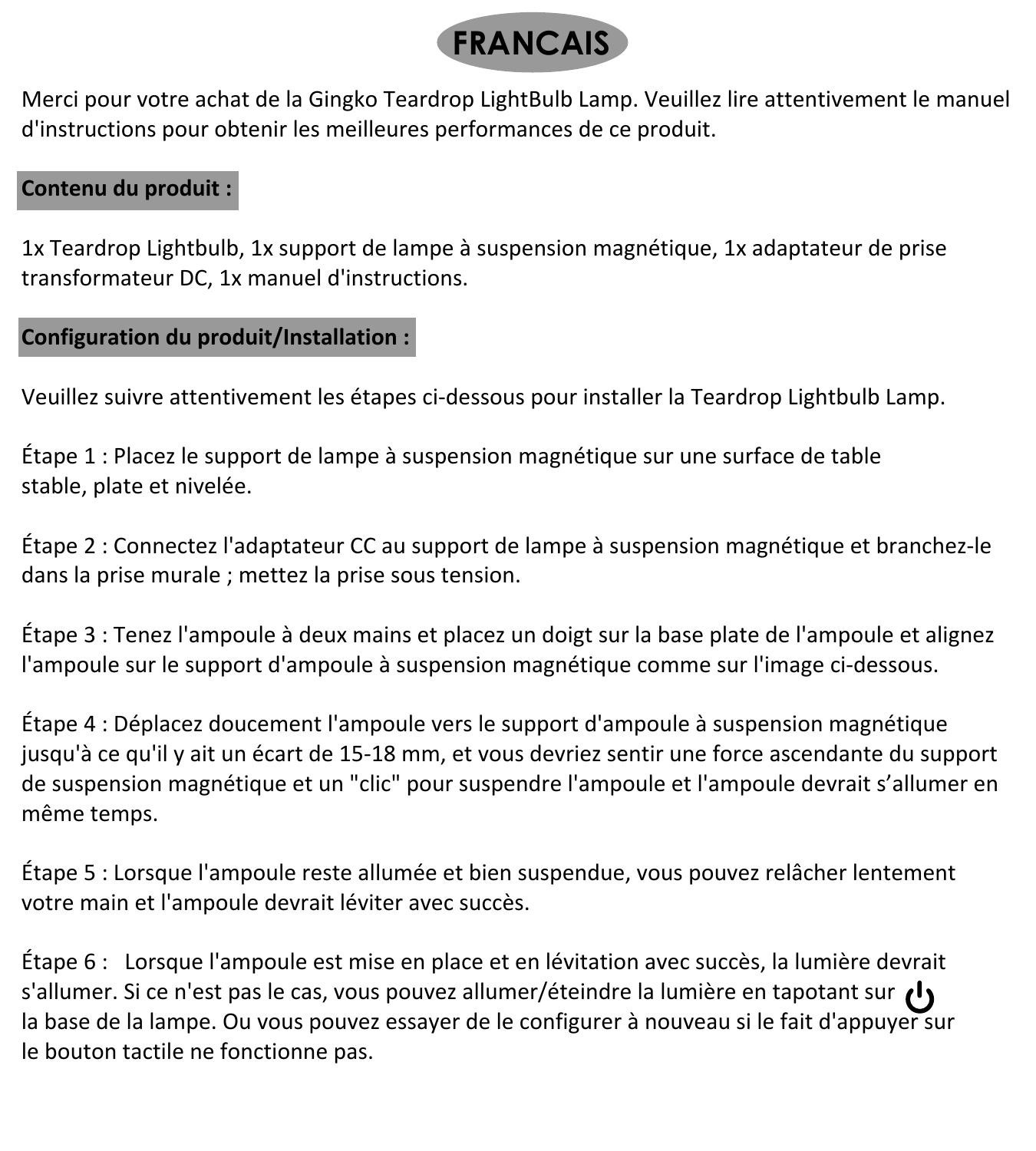

# **REMARQUE :**

1. Dans le cas où l'ampoule n'est pas allumée mais qu'elle est suspendue avec succès, veuillez descendre l'ampoule et la mettre en place à nouveau.

2. L'ampoule doit être remontée directement sur le support d'ampoule à suspension magnétique si elle a été renversée et ne tombe pas sur la base.

# **Garantie et entretien du produit:**

#### Garantie

Ce produit est couvert par une garantie fabricant d'un an à compter de la date d'achat. Pendant la période de garantie, tout service de réparation ou de remplacement de composants sera fourni gratuitement. La garantie ne s'applique pas dans les circonstances suivantes :

1. Défaillance du produit due à une utilisation inappropriée, une mauvaise utilisation, des chutes, un abus, une altération, une installation défectueuse, une surtension ou une modification. 2. La défaillance du produit due à un acte de la nature tel qu'une catastrophe naturelle, un incendie, une inondation ou un accident.

3. Tout dommage causé au port de charge par une erreur de l'utilisateur n'est pas couvert par la garantie du fabricant.

#### Entretien du produit

1. Le produit est fabriqué en bois naturel, tout grain de bois naturel sur le bois n'est pas un défaut du produit.

2. Une chute lourde ou une mauvaise utilisation de ce produit pourrait endommager l'appareil et l'extérieur en bois.

3. Vous pouvez utiliser un chiffon humide pour nettoyer l'extérieur en bois, cependant n'ayez pas de contact direct avec l'eau car ce produit n'est pas étanche.

4. Utilisez uniquement des adaptateurs de charge USB 5V (non inclus) pour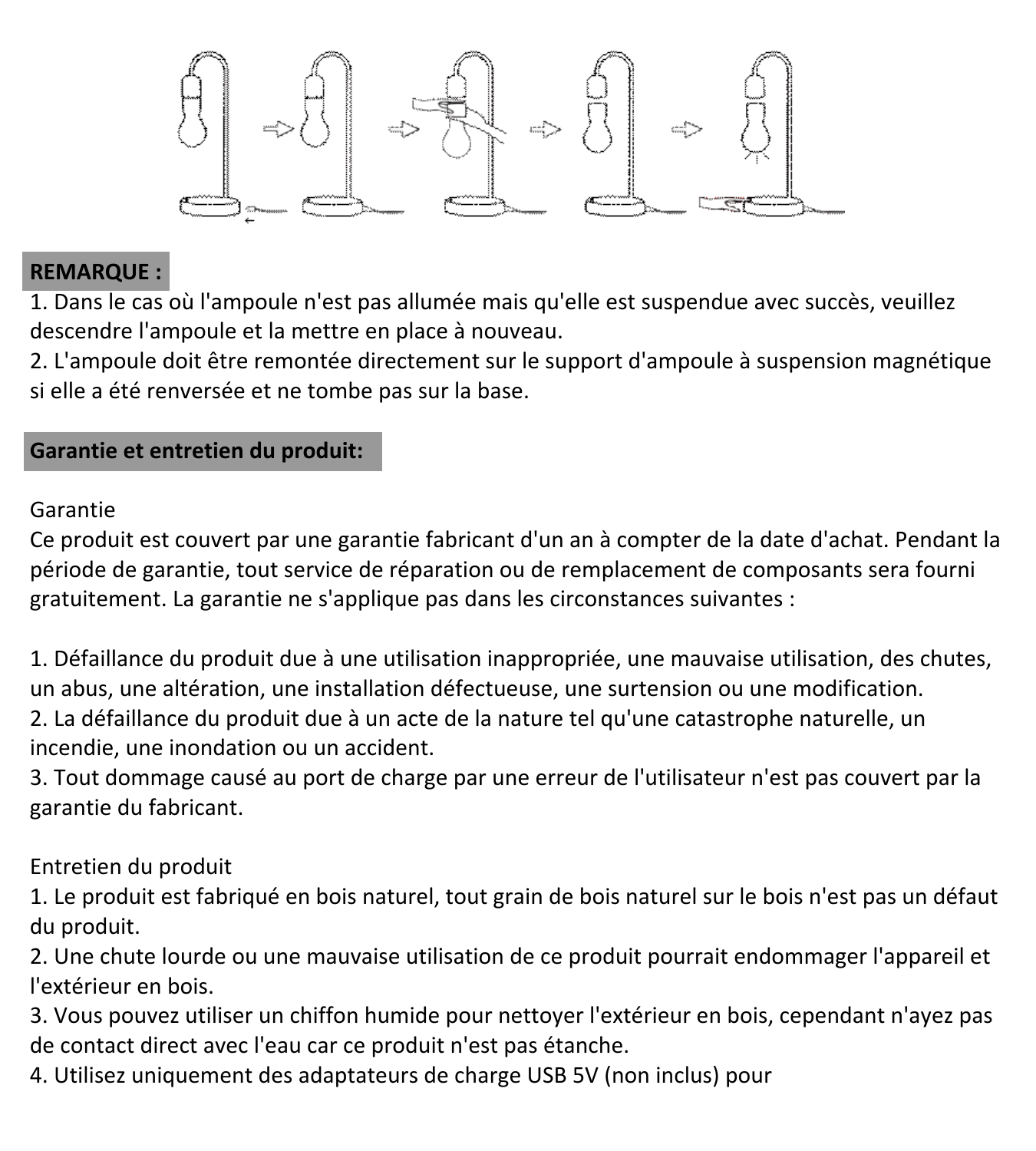

Grazie per aver acquistato la lampada Gingko Teardrop LightBulb. Leggere attentamente il manuale di istruzioni per ottenere le migliori prestazioni da questo prodotto.

#### **Contenuto della confezione:**

1x Teardrop Lightbulb, 1x supporto magnetico per la lampada a sospensione, 1x adattatore per la spina del trasformatore DC, 1x manuale di istruzioni

#### **Configurazione/installazione del prodotto:**

Seguire attentamente i passi seguenti per configurare la lampada Teardrop Lightbulb.

Passo 1: Posizionare il supporto magnetico della lampada a sospensione su una superficie stabile, piatta eorizzontale.

Passo 2: Collegare l'adattatore DC al supporto magnetico della lampada a sospensione e inserirlo nella presa a muro; attivare l'alimentazione sulla presa.

Passo 3: Tenere la lampadina con 2 mani e mettere un dito sopra la base piatta della lampadina e allineare la lampadina al supporto della lampadina a sospensione magnetica come nell'immagine sottostante.

Passo 4: Spostare delicatamente la lampadina verso il supporto della sospensione magnetica fino a 15-18 mm di distanza. A questo punto si dovrebbe sentire una forza verso l'alto proveniente dal supporto della sospensione magnetica e un "clic" che sospende la lampadina e la lampadina stessa si dovrebbe accendere.

Passo 5: Quando la lampadina rimane accesa e saldamente sospesa è possibile rilasciare lentamente la mano. La lampadina dovrebbe rimanere sospesa con successo.

Passo 6: Quando la lampadina è stata installata con successo e levita, la luce dovrebbe essere accesa. In caso contrario, è possibile accendere/spegnere la lampada toccando la base della lampada stesa. Se toccando il pulsante a sfioramento la lampada non funziona è possibile in alternativa provare a riconfigurarla.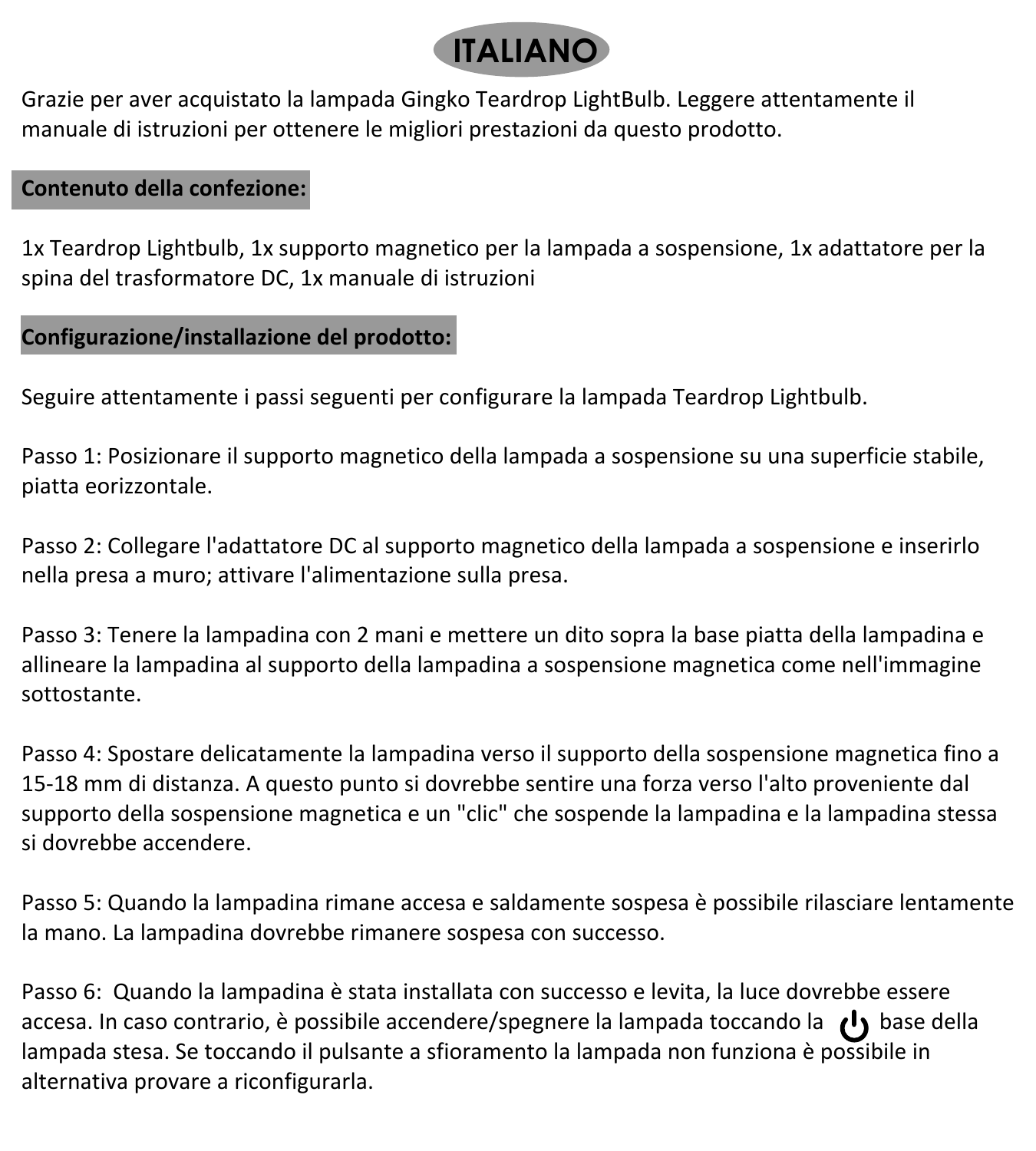

#### **NOTE:**

1. Nel caso in cui la lampadina non sia accesa ma resti sospesa con successo, smontarla e riconfigurarla.

2. Se è stata rovesciata e non cade verso la base la lampadina dovrebbe essere riportata in alto direttamente sul supporto a sospensione magnetica.

### **Garanzia e cura del prodotto**

Garanzia

Questo prodotto è coperto dalla garanzia di un anno del produttore a partire dalla data di acquisto. Le riparazioni o le sostituzioni di componentientro il periodo di garanzia sono gratuite. La garanzia non è valida nelle seguenti circostanze:

1. Guasto delprodotto dovuto a un utilizzo improprio, scorretto, cadute, abuso, alterazione, installazione difettosa, sovratensione della linea elettrica o modifica.

2. Guasto del prodotto dovuto a cause naturali come calamità naturali, incendi, inondazioni o Incidenti.

3. Un eventuale danno alla porta di ricarica causato da un errore da parte dell'utente non è coperto dalla garanzia del produttore.

Cura del prodotto

1. Il prodotto è realizzato in legno naturale, qualsiasi venatura presente sul legno stesso non è un difetto del prodotto .

2. Una caduta violenta o un uso improprio di questo prodotto potrebbe causare danni al dispositivo e alla parte esterna in legno.

3. È possibile utilizzare un panno umido per pulire l'esterno in legno, ma evitando il contatto diretto con l'acqua poiché questo prodotto non è impermeabile.

4. Utilizzare esclusivamente adattatori di ricarica USB da 5 V (non inclusi) per caricare questo prodotto.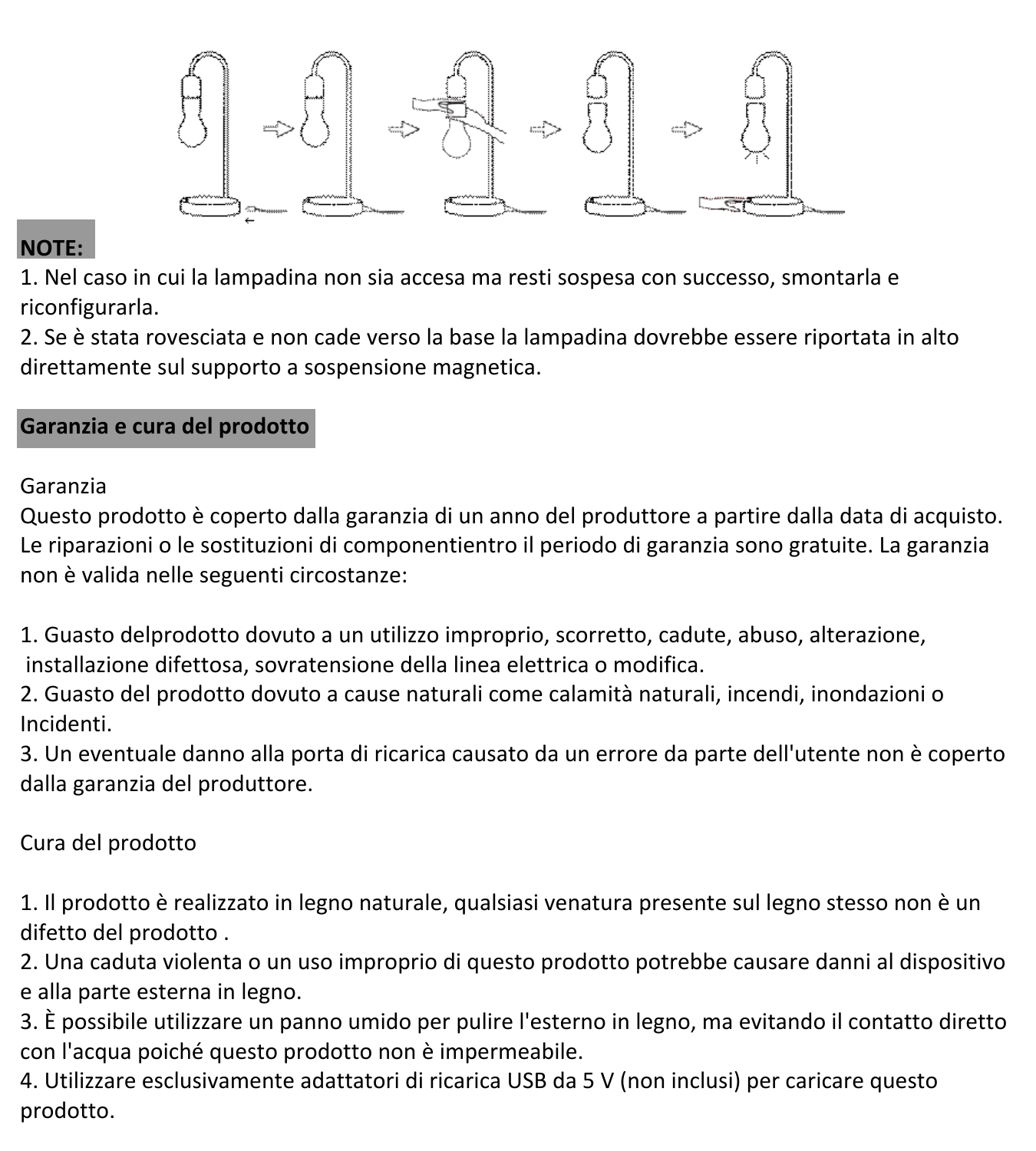

Gracias por adquirir la Lámpara Teardrop LightBulb de Gingko. Lea detenidamente el manual de instrucciones para conseguir el mejor rendimiento del producto.

# **Contenido del producto:**

1x Teardrop Lightbulb, 1x Soporte magnético para lámpara de suspensión, 1x Adaptador de enchufe para transformador de CC, 1x Manual de Instrucciones

#### **Instalación del producto:**

Por favor, siga atentamente los siguientes pasos para configurar la Lámpara Teardrop Lightbulb.

Paso 1: Coloque el soporte de la lámpara de suspensión magnética sobre una superficie de mesa estable, plana y nivelada. superficie.

Paso 2: Conecte el adaptador de CC al soporte de la lámpara de suspensión magnética y conéctelo a la toma de corriente; encienda la corriente en la toma.

Paso 3: Sujete la bombilla con las dos manos y coloque un dedo en la parte superior de la base plana de la bombilla y alinee la bombilla con el soporte de la bombilla de suspensión magnética según la imagen siguiente.

Paso 4: Desplace con cuidado la bombilla hacia el portabombillas de suspensión magnética hasta que haya una separación de 15-18 mm, y debería sentir una fuerza ascendente del portabombillas de suspensión magnética y un "clic" para suspender la bombilla, y la bombilla debería encenderse al mismo tiempo.

Paso 5: Cuando la bombilla permanezca encendida y firmemente suspendida, puede soltar lentamente la mano y la bombilla debería levitar con éxito.

Paso 6: Cuando la bombilla esté bien colocada y levitando, la luz debería estar encendida. Si no es así, puede encender y apagar la luz pulsando el (1) en la base del pie de la lámpara. O puede intentar configurarlo de nuevo si al pulsar el botón táctil no funciona.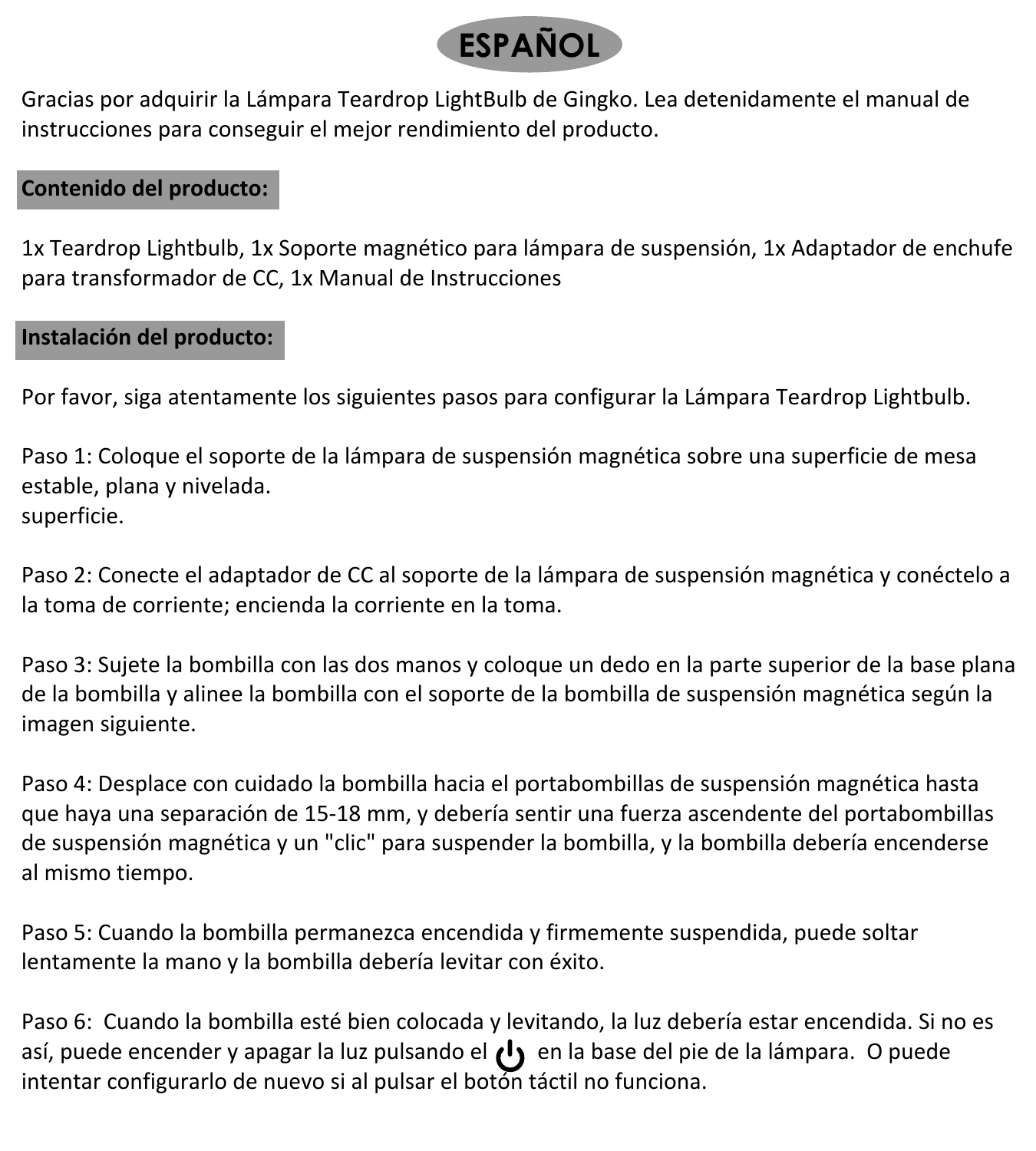

# **NOTA:**

1. En caso de que la bombilla no se encienda pero esté suspendida con éxito, por favor, retire la bombilla y colóquela de nuevo.

2. La bombilla debe volver a colocarse directamente al portalámparas de suspensión magnética si se ha tirado y no baja a la base.

# **Garantía y cuidado del producto:**

Garantía

Este producto está garantizado por el fabricante durante un periodo de un año desde la fecha de compra. Durante el periodo de garantía, cualquier servicio de reparación o reemplazo de componentes será gratuito. La garantía no se aplica bajo las siguientes circunstancias: 1. Fallo del producto debido a un uso inadecuado, caída, abuso, alteración, instalación defectuosa, sobretensión o modificación de la línea eléctrica.

2. Fallo del producto debido a fenómenos de la naturaleza, como un desastre natural, un incendio, una inundación o un accidente.

3. Cualquier daño causado al puerto de carga por error del usuario no está cubierto por la garantía del fabricante.

#### Cuidado del producto

1. Este producto está fabricado con madera natural, cualquier imperfección en el veteado de la madera no es un defecto del producto.

2. Las caídas fuertes o el mal uso de este producto podrían causar daños al dispositivo y al exterior de Madera.

3. Puede utilizar un paño húmedo para limpiar el exterior de madera. Sin embargo, recomendamos que el dispositivo no tenga contacto directo con el agua ya que no es resistente al agua.

4. Utilice solamente adapta.